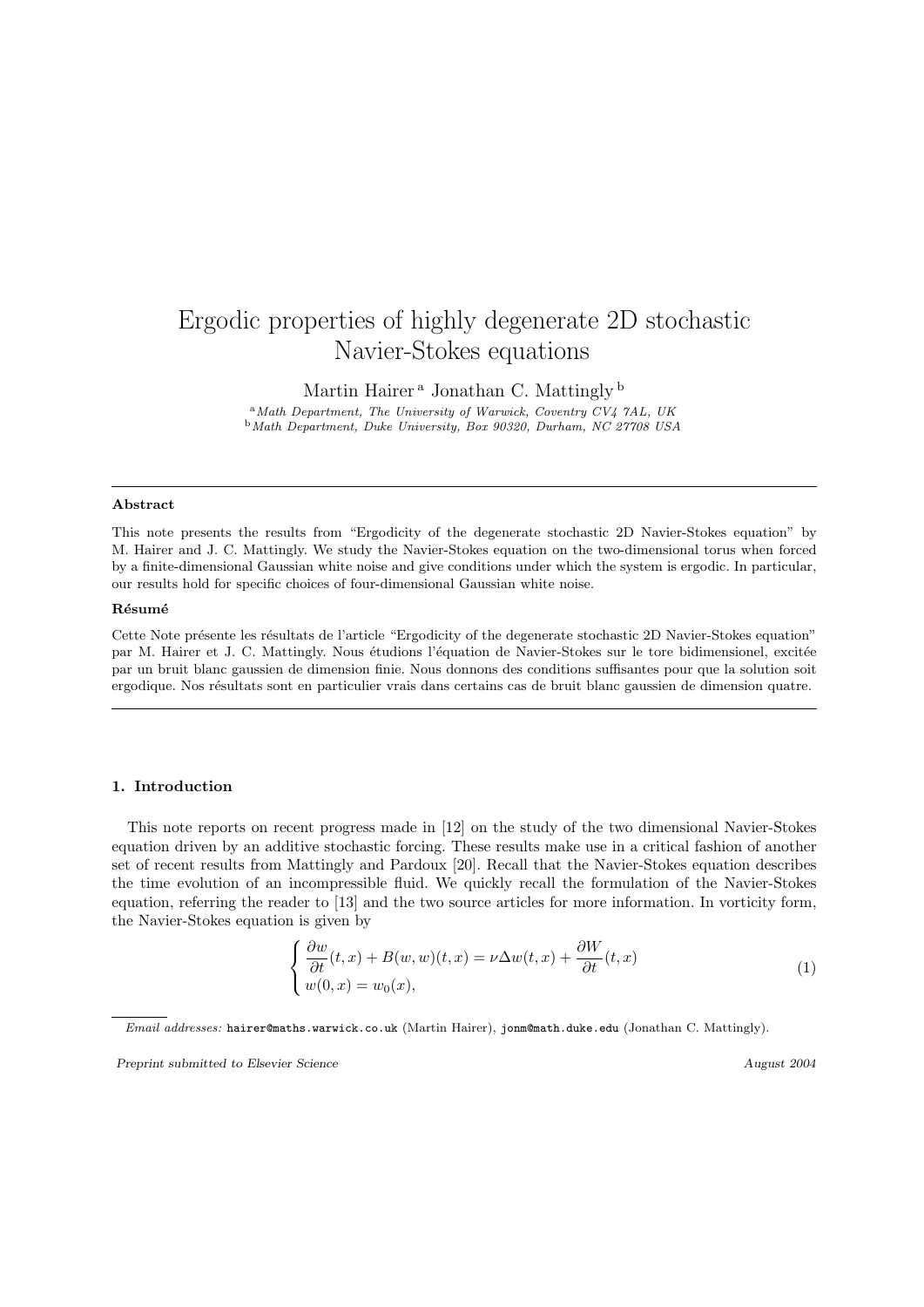where  $x = (x_1, x_2) \in \mathbb{T}^2$ , the two-dimensional torus  $[0, 2\pi] \times [0, 2\pi]$ ,  $\nu > 0$  is the viscosity constant,  $\frac{\partial W}{\partial t}$  is a white-in-time stochastic forcing to be specified below, and  $B(w, \tilde{w})(x) = \sum_{i=1}^{2} (\mathcal{K}w)_i(x) \frac{\partial \tilde{w}}{\partial x_i}(x)$ , where  $K$  is the Biot-Savart integral operator which reconstructs the velocity from the vorticity. Its definition is given in [13] in the sequence. As in [13], we define a convenient basis in which we will perform all explicit calculations. Setting  $\mathbb{Z}_+^2 = \{(j_1, j_2) \in \mathbb{Z}^2 : j_2 > 0\} \cup \{(j_1, j_2) \in \mathbb{Z}^2 : j_1 > 0, j_2 = 0\}, \mathbb{Z}_-^2 = -\mathbb{Z}_+^2$ <br>and  $\mathbb{Z}_0^2 = \mathbb{Z}_+^2 \cup \mathbb{Z}_-^2$ , we define a real Fourier basis for functions on  $\mathbb$ equals  $\sin(k \cdot x)$  if  $k \in \mathbb{Z}_+^2$  and  $\cos(k \cdot x)$  if  $k \in \mathbb{Z}_-^2$ . Write  $w(t, x) = \sum_{k \in \mathbb{Z}_0^2} \alpha_k(t) e_k(x)$  for the expansion of the solution in this basis. We solve (1) on the space  $\mathbb{L}^2 = \{f = \sum_{k \in \mathbb{Z}_0^2} a_k e_k : \sum |a_k|^2 < \infty \}$ . For  $f = \sum_{k \in \mathbb{Z}_0^2} a_k e_k$ , we define the norms  $||f||^2 = \sum |a_k|^2$  and  $||f||_1^2 = \sum |k|^2 |a_k|^2$ .

The emphasis of this note will be on forcing which directly excites only a few degrees of freedom. Such forcing is both of primary modeling interest and is technically the most difficult. Specifically we consider forcing of the form  $W(t,x) = \sum_{k \in \mathcal{Z}_{*}} \sigma_k W_k(t) e_k(x)$ . Here  $\mathcal{Z}_{*}$  is a finite subset of  $\mathbb{Z}_0^2$ ,  $\sigma_k > 0$ , and  ${W_k : k \in \mathcal{Z}_*}$  is a collection of mutually independent standard scalar Brownian Motions on a probability space  $(\Omega, \mathcal{F}, \mathbb{P})$ . As described in [13], the spread of the randomness through the system is captured by the sets  $\mathcal{Z}_0 = \mathcal{Z}_* \cap (-\mathcal{Z}_*), \, \mathcal{Z}_n = \{ \ell + j \in \mathbb{Z}_0^2 : j \in \mathcal{Z}_0, \, \ell \in \mathcal{Z}_{n-1} \text{ with } \ell^{\perp} \cdot j \neq 0, \, |j| \neq |\ell| \, \}$ , and lastly,  $\mathcal{Z}_{\infty} = \bigcup_{n=1}^{\infty} \mathcal{Z}_n$ .  $\mathcal{Z}_{\infty}$  captures the directions to which the randomness has spread. And as discussed in [13], its structure is related to the formal commutators of the infinite dimensional diffusion on  $\mathbb{L}^2$  formally associated to (1).

The note [13] contains the results from Mattingly and Pardoux [20] on Malliavin calculus applied to (1) giving control of the smoothing of the probability transition density in the directions contained in span ${e_k : k \in \mathcal{Z}_{\infty}$ . It also contains the following characterization of the case  $\mathcal{Z}_{\infty} = \mathbb{Z}_0^2$  from Hairer and Mattingly [12].

**Proposition 1.1** One has  $\mathcal{Z}_{\infty} = \mathbb{Z}_0^2$  if and only if integer linear combinations of elements of  $\mathcal{Z}_0$  generate  $\mathbb{Z}^2_0$  and there exist at least two elements in  $\mathcal{Z}_0$  with unequal euclidean norm.

See [13] for further discussion of this proposition and related issues.

This note describes results obtained in Hairer and Mattingly [12], which uses the tools from [20] to build a theory which, when applied to (1), proves that it has a unique invariant measure under extremely general and essentially sharp assumptions. In addition to the tools from [20], they introduce a new concept and tool which together provide an abstract framework in which the ergodicity of (1) is proven. The concept is a generalization of the strong Feller property for a Markov process which, for reasons that will be made clear below, is called the *asymptotic strong Feller* property. The main feature of this property is that a diffusion which is irreducible and asymptotically strong Feller can have at most one invariant measure. It thus yields a natural generalization of Doob's theorem. The tool is an approximate integration by parts formula, in the sense of Malliavin calculus, which is used to prove that the system enjoys the asymptotic strong Feller property. To the best of the authors knowledge, this paper is the first to prove ergodicity of a nonlinear stochastic partial differential equation (SPDE) under assumptions comparable to those assumed when studying finite dimensional stochastic differential equations.

The ergodic theory of infinite dimensional stochastic systems, and SPDEs specifically, has been a topic of intense study over the last two decades. Until recently, the forcing was always assumed to be elliptic and spatially rough. In our context this translates to  $\mathcal{Z}_* = \mathbb{Z}_0^2$  and  $|\sigma_k| \sim |k|^{-\alpha}$  for some positive  $\alpha$ . Flandoli and Maslowski [9] first proved ergodic results for (1) under such assumptions. This line of inquiry was extended and simplified in [7,10]. They represent a larger body of literature which characterizes the extent to which classical ideas developed for finite dimensional Markov processes apply to infinite dimensional processes. Principally they use tools from infinite dimensional stochastic analysis to prove that the processes are strong Feller in an appropriate topology and then deduce ergodicity.

Next three groups of authors in [14,1,5], contemporaneously greatly expanded the cases known to be ergodic. They use a Foias-Prodi type reduction, first adapted to the stochastic setting in [16] and the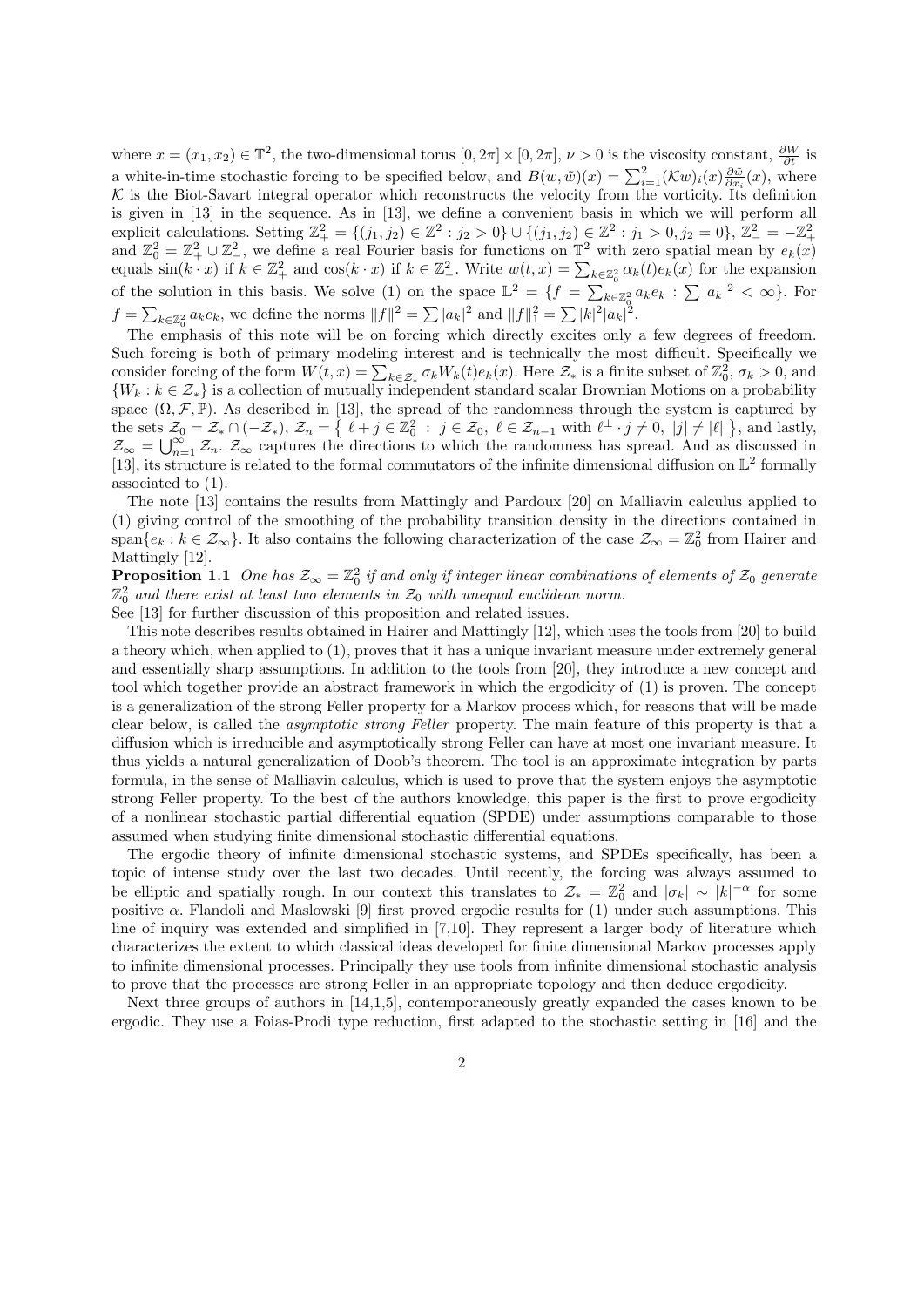pathwise contraction of the high spatial frequencies already used in [17] to prove ergodicity of (1) at sufficiently high viscosity. All of the results hinged on the observation that if all of the unstable directions are stochastically perturbed, then the system could be shown to be ergodic. A general overview of these ideas with simple examples can be found in [19]. These ideas have been continued and developed further in a number of papers. See for instance [4,2,18,11,15,19].

Unfortunately, the best current estimates on the number of unstable directions in (1) grow inversely with the viscosity  $\nu$ . Hence the physically important limit of  $\nu \to 0$  while a fixed, finite scale is forced were previously outside the scope of the theory. However there existed strong indications that ergodicity held in this case. Specifically in [6] it was shown that the generator of the diffusion associated to finite dimensional Galerkin approximations of  $(1)$  was hypoelliptic in the sense of Hörmander when only a few directions were forced. This hypoellipticity is the crucial ingredient in the proof of ergodicity from [6].

The "correct" ergodic theorem needs to incorporate in its statement information on how the randomness spreads from the few forced directions to all of the unstable directions. This understanding when combined with what had been learned in [16,17,14,1,5] should yield unique ergodicity. This is the programme executed in the papers discussed in this note.

### 2. Unique Ergodicity

Recall that an *invariant measure* for (1) is a probability measure  $\mu_{\star}$  on  $\mathbb{L}^2$  such that  $P_t^* \mu_{\star} = \mu_{\star}$ , where  $P_t^*$  is the semigroup on measures dual to the Markov transition semigroup  $P_t$  defined by  $(P_t\phi)(w)$  $\mathbb{E}_w \phi(w_t)$  with  $\phi \in C_b(\mathbb{L}^2)$ . While the existence of an invariant measure for (1) can be proved by "soft" techniques using the regularizing and dissipativity properties of the flow [3,8], showing its uniqueness is a more challenging problem that requires a detailed analysis of the nonlinearity. The importance of showing the uniqueness of  $\mu_{\star}$  is illustrated by the fact that it implies that  $\frac{1}{T} \mathbb{E} \int_0^T \phi(w_t) dt \to \int_{\mathbb{L}^2} \phi(w) \mu_{\star}(dw)$  as  $T \to \infty$ , for all bounded continuous functions  $\phi$  and all initial conditions  $w_0 \in \mathbb{L}^2$ . It thus gives some mathematical ground to the ergodic assumption usually made in the physics literature when discussing the qualitative behavior of (1). The following theorem is the main result of [12].

**Theorem 2.1** If  $\mathcal{Z}_{\infty} = \mathbb{Z}_0^2$ , then (1) has a unique invariant measure in  $\mathbb{L}^2$ .

When combined with Proposition 1.1, this theorem gives easy to verify conditions guaranteeing a unique invariant measure.

The concept of a strong Feller Markov process appears to be less useful in infinite dimensions than in finite dimensions. In particular if  $P_t$  is strong Feller and irreducible, then the measures  $P_t(u, \cdot)$  and  $P_t(v, \cdot)$  are equivalent for all initial conditions  $u, v \in \mathbb{L}^2$ . It is easy to construct an ergodic SPDE which does not satisfy this property. Recall the following standard sufficient criteria for  $P_t$  to be strong Feller : there exists a locally bounded function  $C(w, t)$  such that

$$
|\nabla (P_t \phi)(w)| \le C(w, t) ||\phi||_{\infty}
$$

for all Fréchet differentiable functions  $\phi : \mathbb{L}^2 \to \mathbb{R}$ . While we will not give the exact definition of the asymptotic strong Feller property here, the following similar condition implies that the process is asymptotically strong Feller : there exists a locally bounded  $C(w)$ , a non-decreasing sequence of times  $t_n$ , and a strictly decreasing sequence  $\epsilon_n$  with  $\epsilon_n \to 0$  so that

$$
|\nabla (P_{t_n}\phi)(w)| \le C(w) \|\phi\|_{\infty} + \epsilon_n \|\nabla \phi\|_{\infty}
$$
\n(2)

for all Fréchet differentiable functions  $\phi : \mathbb{L}^2 \to \mathbb{R}$  and all  $n \geq 1$ . In applications one typically has  $t_n \to \infty$ . Hence, the process behaves as if it acquired the strong Feller property at time infinity, which justifies the term asymptotic strong Feller.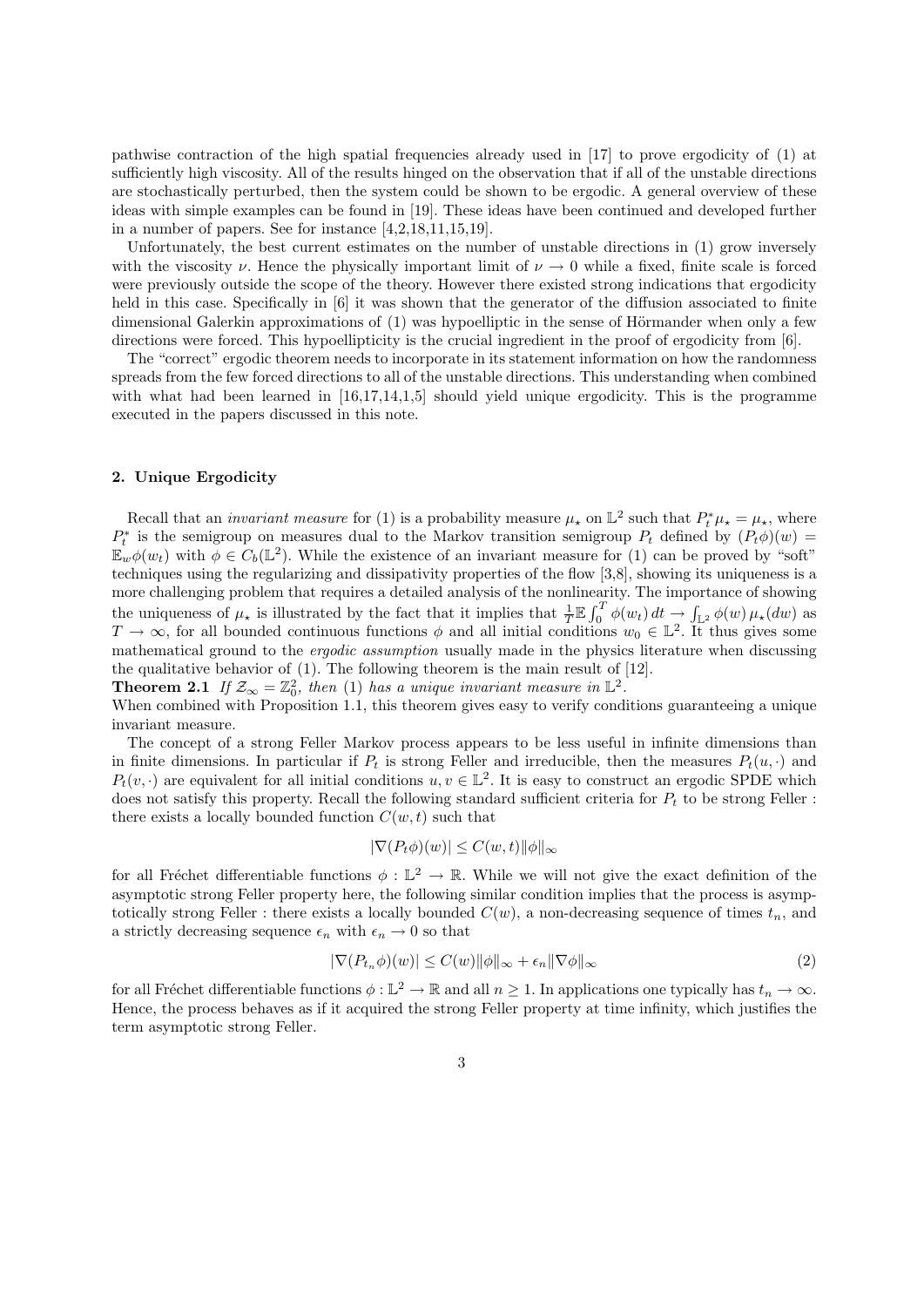First observe that the chain rule implies that  $\langle \nabla_w(P_t\phi)(w), \xi \rangle = \mathbb{E}_w(\nabla \phi)(w_t)J_{0,t}\xi$ , where  $J_{0,t}$  denotes the Jacobian for the solution flow between times 0 and t. Next we seek a direction  $v$  in the Cameron-Martin space so that if  $\mathcal{D}^v$  denotes the Malliavin derivative in the direction v then  $J_{0,t}\xi = \mathcal{D}^v w_t$ . In finite dimensions, we can often do this exactly ; however, in infinite dimensions we only know how to achieve this up to some error. Setting  $\rho_t = J_{0,t} \xi - \mathcal{D}^v w_t$ , we have the approximate integration by parts formula.

$$
\mathbb{E}_w(\nabla \phi)(w_t)J_{0,t}\xi = \mathbb{E}_w \mathcal{D}^v[\phi(w_t)] + \mathbb{E}_w(\nabla \phi)(w_t)\rho_t = \mathbb{E}_w \phi(w_t) \int_0^t v_s dW_s + \mathbb{E}_w(\nabla \phi)(w_t)\rho_t.
$$

From this equality one can quickly deduce (2), provided  $\mathbb{E}|\int_0^\infty v_s dW_s| < \infty$  and  $\mathbb{E}|\rho_t| \to 0$  as  $t \to \infty$ . In [12], a  $v_t$  is chosen so that these conditions hold. The analysis is complicated by the fact that the  $v_t$ constructed there is not adapted to the Brownian filtration. This complication seems unavoidable. Hence, the stochastic integral is a Skorohod integral and all of the calculations are made more complicated. Specifically, on the intervals of the form  $[n, n + \frac{1}{2}]$  with  $n \geq 0$  in N, we take v to be the least squares solution to minimizing  $\|\rho_{n+\frac{1}{2}}\|^2$  where the norm of v is measured in metric induced by a regularized version of the inverse of the Malliavin matrix. The matrix is regularized by adding a small multiple of the identity to make the Malliavin matrix invertible in  $\mathbb{L}^2$ . This has the effect of choosing v on  $[n, n + \frac{1}{2}]$ to cancel the large scale components of  $\rho_{n+\frac{1}{2}}$ . The small scale components are handled by setting v equal to zero on time intervals of the form  $(n + \frac{1}{2}, n + 1)$  and letting the contractive nature at fine scales of the linearized dynamics drive them to zero. The mixing of this pathwise contractivity in the high modes modes and the probabilistic smoothing in the lower modes has its origins in the Gibbsian reductions and High/Low splitting of  $[16,14,1,5]$ . Theorem 3.2 from [13], whose proof is found in [20], is critical to ensure that cancelling the large scales of  $\rho$  with the variation v does not increase the small scales of  $\rho$ substantially. The ideas developed here can also be used to prove exponential mixing using the ideas from [18,11]. These results will be presented elsewhere.

## Références

- [1] J. Bricmont, Antti Kupiainen, and R. Lefevere. Ergodicity of the 2D Navier-Stokes equations with random forcing. Comm. Math. Phys., 224(1) :65–81, 2001. Dedicated to Joel L. Lebowitz.
- [2] J. Bricmont, A. Kupiainen, and R. Lefevere. Exponential mixing of the 2D stochastic Navier-Stokes dynamics. Comm. Math. Phys., 230(1) :87–132, 2002.
- [3] A. Cruzeiro. Solutions et mesures invariantes pour des équations d'évolution stochastiques du type Navier-Stokes. Exposition. Math., 7(1) :73–82, 1989.
- [4] Weinan E and D. Liu. Gibbsian dynamics and invariant measures for stochastic dissipative PDEs. Journal of Statistical Physics, 108(5/6) :1125–1156, 2002.
- [5] Weinan E, J. C. Mattingly, and Ya G. Sinai. Gibbsian dynamics and ergodicity for the stochastic forced Navier-Stokes equation. Comm. Math. Phys., 224(1), 2001.
- [6] Weinan E and J. C. Mattingly. Ergodicity for the Navier-Stokes equation with degenerate random forcing : finitedimensional approximation. Comm. Pure Appl. Math., 54(11) :1386–1402, 2001.
- [7] B. Ferrario. Ergodic results for stochastic Navier-Stokes equation. Stochastics and Stochastics Reports, 60(3–4) :271– 288, 1997.
- [8] F. Flandoli. Dissipativity and invariant measures for stochastic Navier-Stokes equations. NoDEA, 1 :403–426, 1994.
- [9] F. Flandoli and B. Maslowski. Ergodicity of the 2-D Navier-Stokes equation under random perturbations. Comm. in Math. Phys., 171 :119–141, 1995.
- [10] B. Goldys and B. Maslowski. Exponential ergodicity for stochastic Burgers and 2D Navier-Stokes equations. Preprint, August 2004.